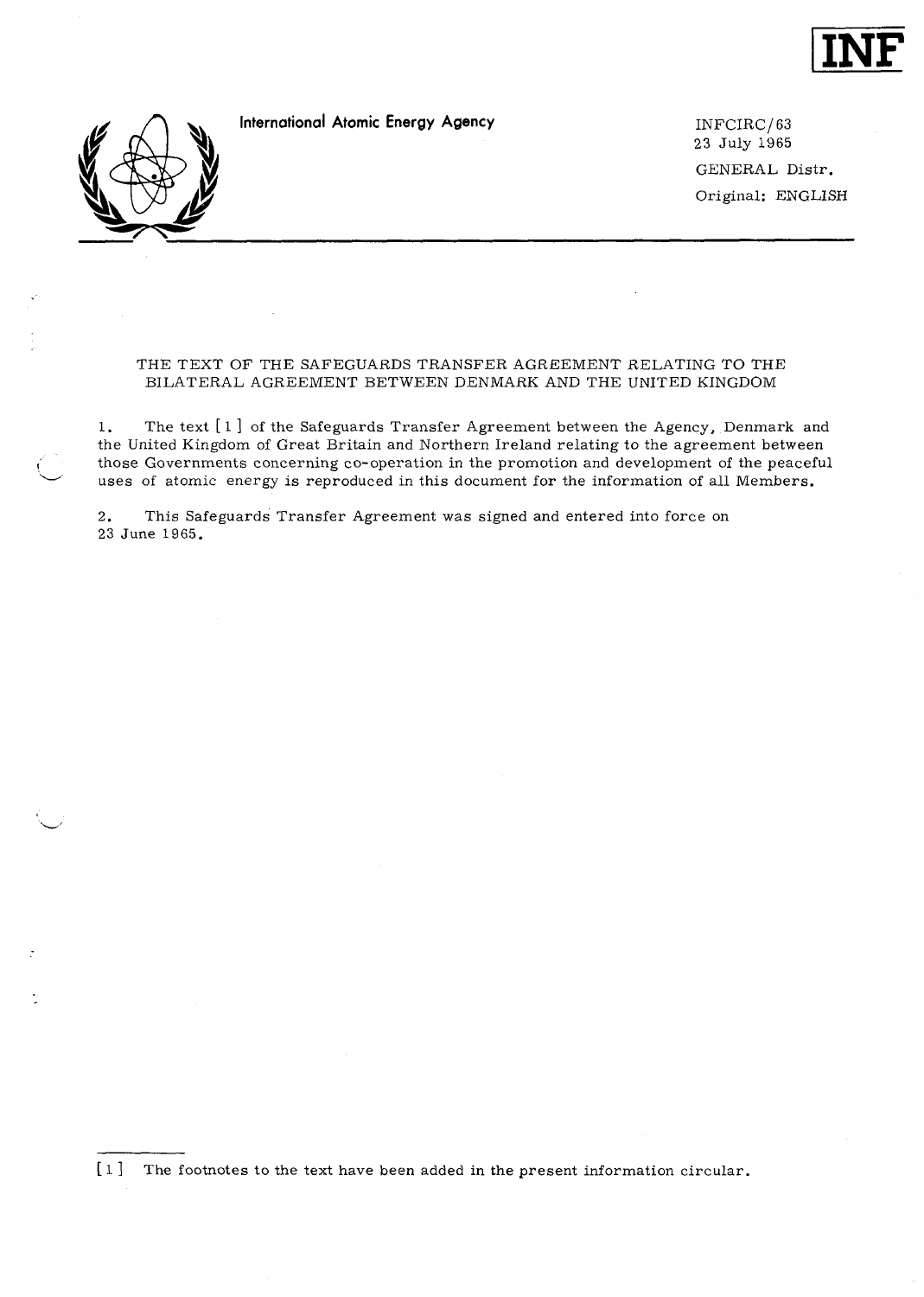# AGREEMENT BETWEEN THE INTERNATIONAL ATOMIC ENERGY AGENCY, THE GOVERNMENT OF THE KINGDOM OF DENMARK AND THE GOVERNMENT OF THE UNITED KINGDOM OF GREAT BRITAIN AND NORTHERN IRELAND FOR THE APPLICATION OF SAFEGUARDS IN RESPECT OF THE AGREEMENT BETWEEN THOSE GOVERNMENTS CONCERNING CO-OPERATION IN THE PROMOTION AND DEVELOPMENT OF THE PEACEFUL USES OF ATOMIC ENERGY

WHEREAS the Government of the Kingdom of Denmark and the Government of the United Kingdom of Great Britain and Northern Ireland have entered into an arrangement in the field of atomic energy which provides that the materials and facilities made available by the United Kingdom to Denmark pursuant to that arrangement are to be devoted solely to the promotion and development of the peaceful uses of atomic energy;

WHEREAS the Agency is prepared to assume the responsibility of administering safeguards in respect of any bilateral or multilateral arrangement in accordance with Article XII of its Statute and with its safeguards system set forth in relevant Agency documents; and

WHEREAS the two Governments have requested the Agency to administer safeguards in respect of the arrangement between them and the Board of Governors of the Agency has acceded to that request on 17 June 1965;

The International Atomic Energy Agency, the Government of the Kingdom of Denmark and the Government of the United Kingdom of Great Britain and Northern Ireland agree as follows:

# PART I

### Definitions

Section 1. For the purposes of this Agreement:

(a) "Agency" means the International Atomic Energy Agency.

- (b) "Board" means the Board of Governors of the Agency.
- (c) "Co-operation Arrangement" means the arrangement between Denmark and the United Kingdom in the field of atomic energy set forth in the agreement concerning Co-operation in the Promotion and Development of the Peaceful Uses of Atomic Energy concluded by an Exchange of Notes on 20 May 1960 [2 ].
- (d) "Inspectors Document" means the Annex to Agency document  $GC(V)/INF/39$ , which was placed in effect by the Board on 29 June 1961.
- (e) "inventory" means either of the lists of nuclear material and facilities established by the Agency pursuant to Section 14.

<sup>[2 ]</sup> Text reproduced in United Nations Treaty Series, Vol. 374, page 245.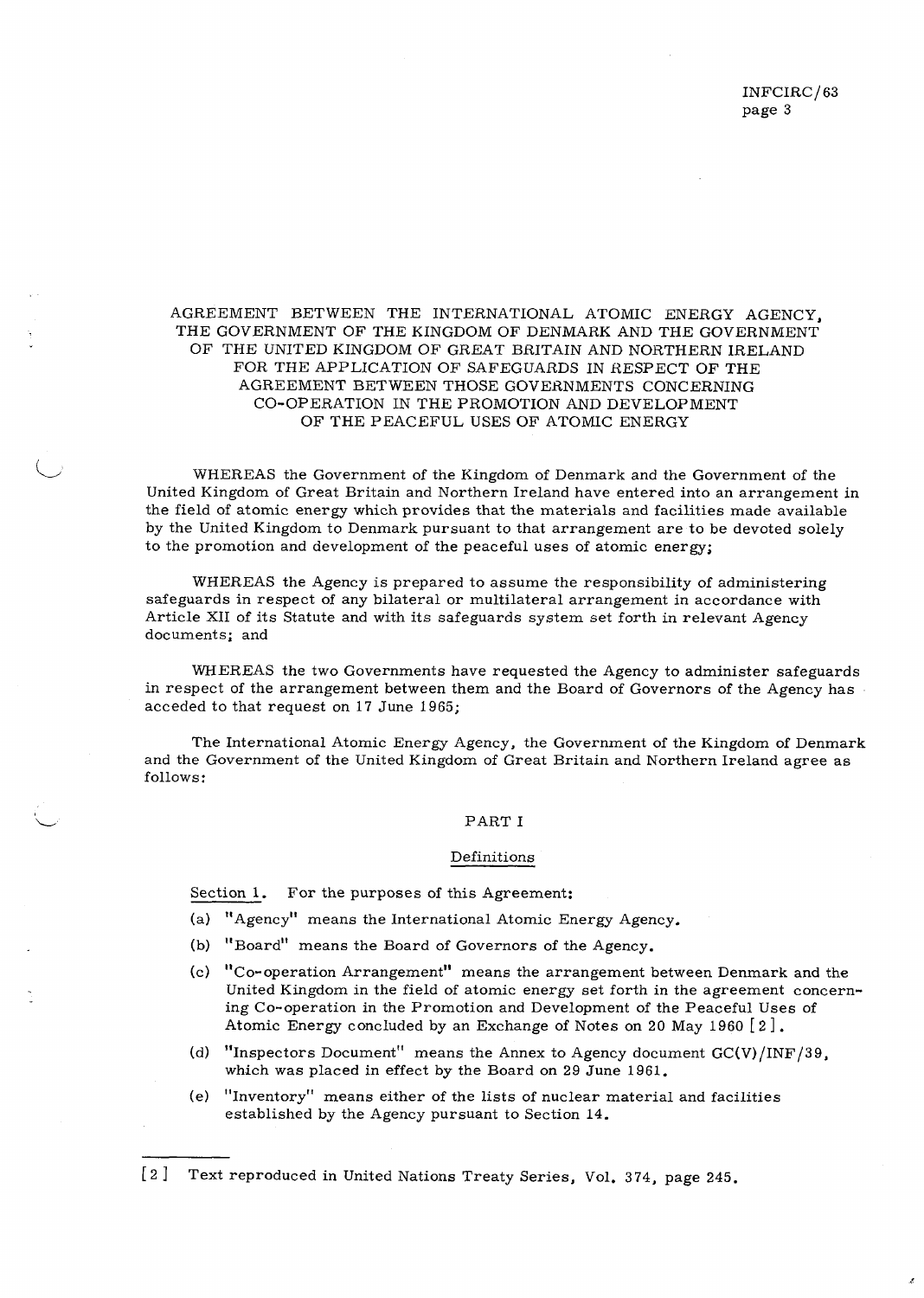- (f; "Nuclear material" means any source or special fissionable material as defined in Article XX of the Agency's Statute.
- $(g)$  "Principal nuclear facility" means a reactor, a plant for processing nuclear material irradiated in a reactor, a plant for separating the isotopes of a nuclear material, a plant for processing or fabricating nuclear material (excepting a mine or ore-processing plant) or a facility or plant of such other type as may be agreed by the Parties from time to time, including associated storage facilities.
- (h) "Safeguards Document" means the Annex to the resolution set forth in Agency document GC(IX)/294, which Annex was provisionally approved by the Board on 25 February 1965.
- (i) "Source material" has the meaning stated in Article XX. 3 of the Agency's Statute.
- (j) "Denmark" means the Government of the Kingdom of Denmark.
- (k) "United Kingdom" means the Government of the United Kingdom of Great Britain and Northern Ireland.

# PART II

# Undertakings by the Governments and the Agency

Section 2. Denmark undertakes not to use in such a way as to further any military purpose any nuclear material or facility within its jurisdiction with regard to which the Agency undertakes to apply safeguards, or which the Agency has exempted from safeguards, or with regard to which the Agency has suspended safeguards, pursuant to this Agreement.

Section 3. The United Kingdom undertakes not to use in such a way as to further any military purpose any nuclear material within its jurisdiction to which the Agency undertakes to apply safeguards, or which the Agency has exempted from safeguards, or with regard to which the Agency has suspended safeguards, pursuant to this Agreement.

Section 4. The Agency undertakes, subject to the provisions of this Agreement, to apply safeguards to nuclear material:

- (a) With regard to which the Agency has accepted a notification made pursuant to Section 8, 9 or 10(b).
- (b) That is being or has been produced, processed or used during the term of this Agreement in a principal nuclear facility listed in the main part of the Inventory for Denmark.
- (c) That is being or has been produced during the term of this Agreement in or by the use of any nuclear material listed in the main part of the Inventory for Denmark or the United Kingdom.
- (d) That is, within the jurisdiction of Denmark or the United Kingdom, substituted, pursuant to paragraph 25 or 2 6(d) of the Safeguards Document, for nuclear material with regard to which safeguards are thereby suspended or terminated.

The Agency shall also apply safeguards with regard to any facility containing or to contain nuclear material to which this Section applies, including any principal nuclear facility listed in the main part of the Inventory for Denmark.

Section 5. The two Governments undertake to facilitate the application of safeguards by the Agency and to co-operate with the Agency and each other to that end.

Section 6. The rights and obligations of Denmark and the United Kingdom arising from paragraphs (1) (d), (1) (e) and (2) (b) of the Co-operation Arrangement shall be suspended in respect of: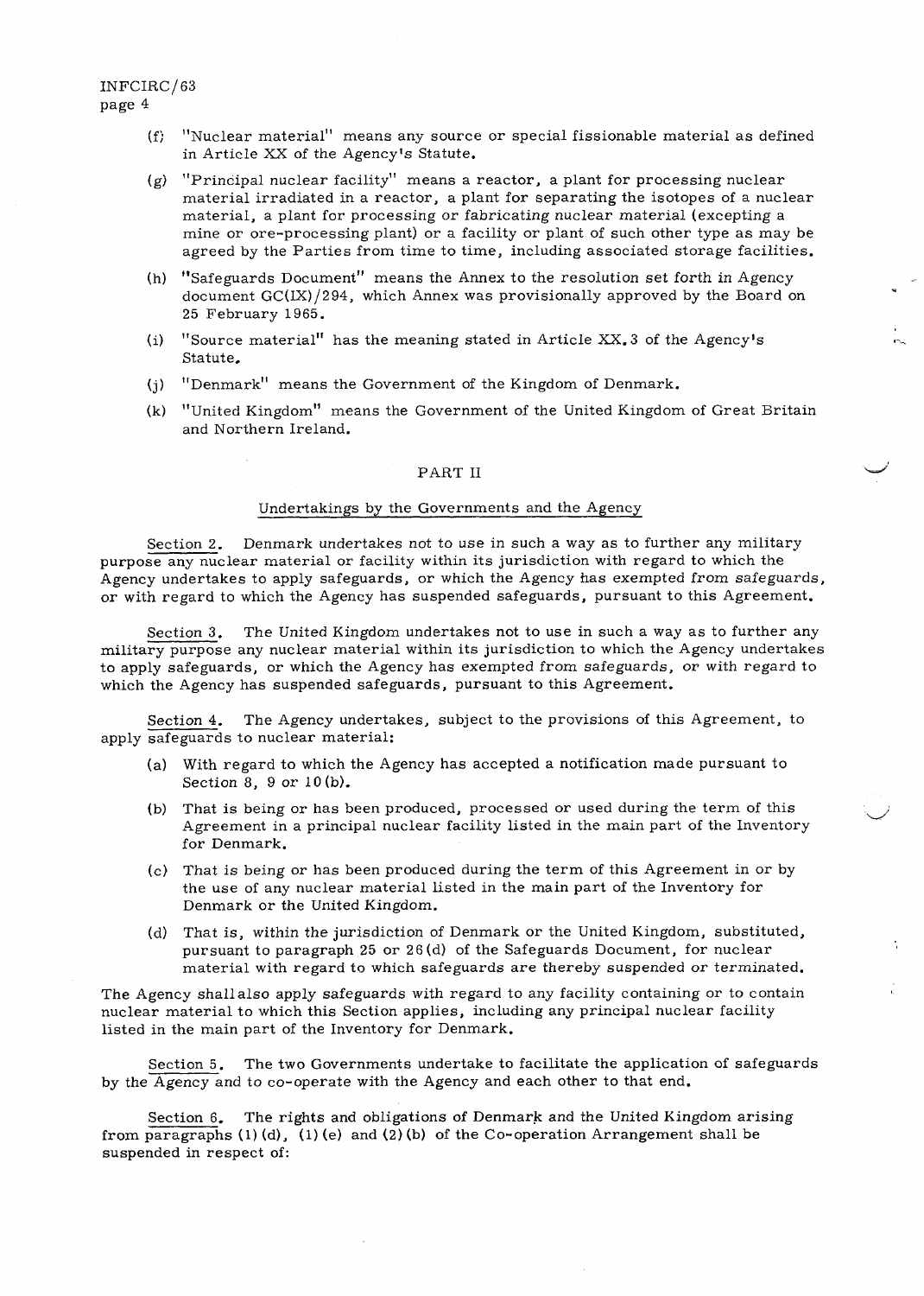- (a) Nuclear material and facilities while they are listed in the Inventories.
- (b) Nuclear material which has been removed from the Inventories by reason of termination of safeguards pursuant to Section 17.

Such suspension shall not apply, in respect of any material or facility with regard to which the Board determines pursuant to Section 22 or otherwise that the Agency is unable to apply safeguards and which consequently is removed from the Inventory for the Government under whose jurisdiction it is located, from the time that the Board so determines until it determines that the Agency is again able to apply safeguards. In such case the Agency may, at the request of the other Government, provide it with information available to the Agency about such material or facility in order to enable that Government to exercise effectively any rights it may have with regard thereto.

Section 7. The two Governments shall promptly notify the Agency of any amendment to the  $\overline{\text{Exchange}}$  of Notes referred to in Section 1 (c) and of any notice of termination given with regard thereto.

# PART III

# Notification by the Governments

Section 8. The two Governments shall jointly notify the Agency of any transfer of any nuclear material or principal nuclear facility from the jurisdiction of the United Kingdom to that of Denmark under the Co-operation Arrangement. Such notification is to be submitted:

- (a) Within 30 days of the entry into force of this Agreement, if the transfer took place previously, and shall include a statement of:
	- (i) Any burn-up or loss of transferred material;
	- (ii) Any nuclear material produced, processed or used in a transferred principal nuclear facility or produced in or by the use of any transferred material;

if such transferred, produced, processed or used material is still within the jurisdiction of Denmark.

(b) Otherwise normally within two weeks of the transfer to the jurisdiction of Denmark of the material or facility, except that transfers of source material in quantities not exceeding one metric ton may be notified at quarterly intervals; in addition, the United Kingdom shall send advance information to the Agency, not later than seven days after the date of dispatch.

Section 9. The two Governments may jointly notify the Agency of any other nuclear material or principal nuclear facility within the jurisdiction of Denmark with regard to which they request the Agency to apply safeguards pursuant to this Agreement. Such notification may include any condition, consistent with the Safeguards Document and with this Agreement, concerning the circumstances in which the Agency is to apply safeguards.

Section 10. The two Governments shall jointly notify the Agency not less than two weeks before any transfer from the jurisdiction of Denmark to that of the United Kingdom of any:

- (a) Nuclear material or principal nuclear facility for which the Agency has accepted a notification made pursuant to Section 8 or 9.
- (b) Nuclear material described in sub-section 4 (b) or (c) or material substituted therefor, including any such material admixed with nuclear material referred to in sub-section (a) of this Section.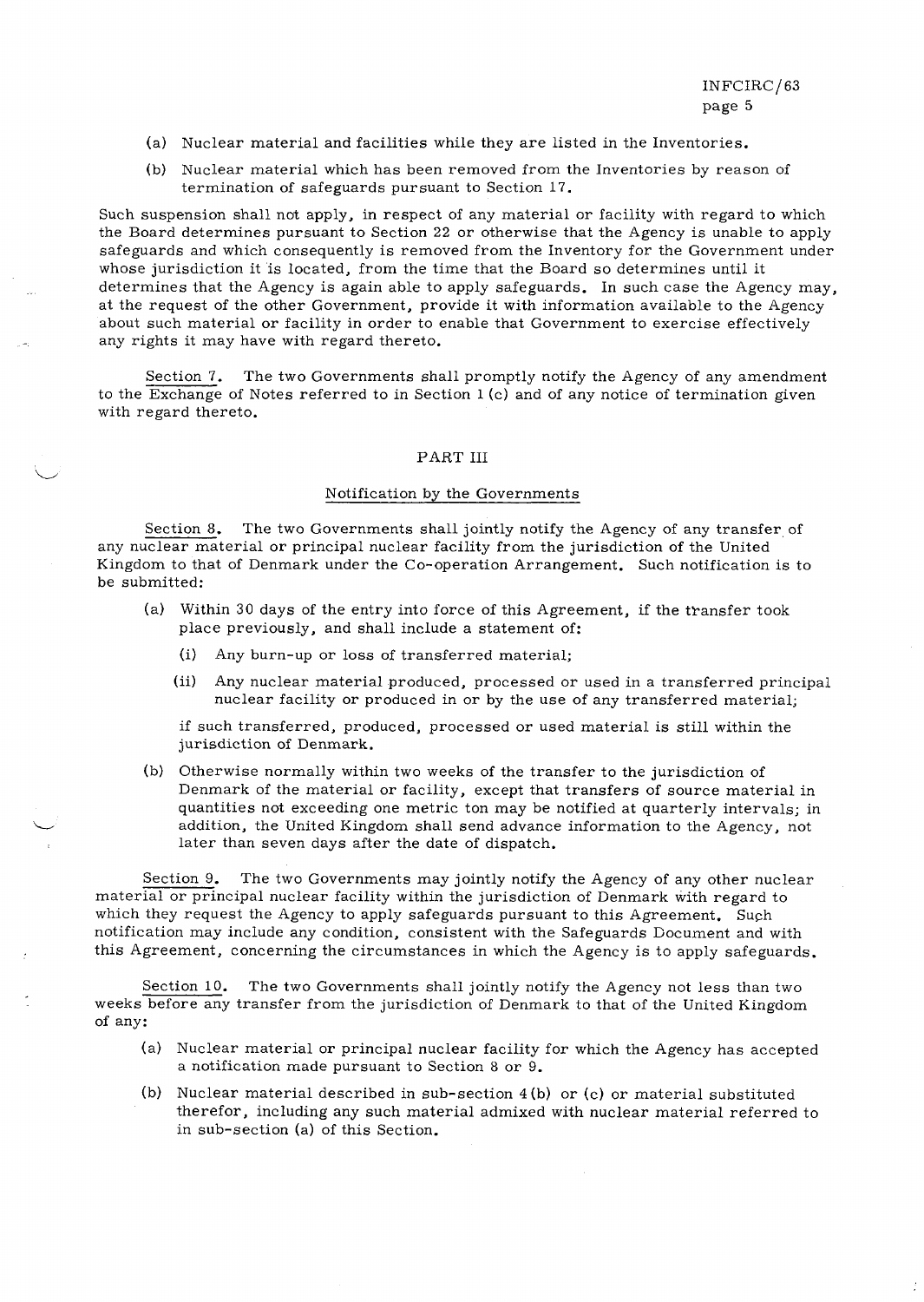Section 11. The notifications made pursuant to Sections 8, 9 or 10 shall specify the nuclear and chemical composition and physical form of the nuclear material or the type and capacity of the principal nuclear facility, as well as any other relevant information, particularly as to transport and custody. In addition, the Governments shall, whenever possible, give the Agency advance notice concerning large quantities of material or major facilities with regard to which notification is to be made pursuant to those Sections.

Section 12. A joint notification made pursuant to Sections 8, 9 or 10 (b) shall be deemed to have been accepted by the Agency on the thirtieth day after its receipt by the Agency and the Agency shall thereupon promptly inform both Governments of the date of such acceptance, *unless before* that day the Agency has declared to both Governments:

- (a) That it accepts the *notification* as of a specified date on or subsequent to the date of the declaration; or
- (b) That it is unable to apply safeguards with regard to any material or facility listed in the notification, in which case it may indicate at what time and under what conditions it will be able to apply safeguards.

Section 13. Each Government shall inform the Agency of its intention to transfer any nuclear material listed in the main part of its Inventory to a facility within its jurisdiction in connection with which the Agency is not applying safeguards, and shall provide to the Agency sufficient information to enable it to determine whether, and under what conditions, it can apply safeguards in connection with the facility. The material may only be transferred when all necessary arrangements with the Agency have been concluded for the application of safeguards in connection with the facility.

# PART IV

#### Inventories

Section 14. The Agency shall establish Inventories of all nuclear material and facilities with regard to which it undertakes to apply safeguards pursuant to Section 4, or which it has exempted from safeguards pursuant to Section 16, or with regard to which it has suspended safeguards pursuant to Section 16. Such Inventories shall be maintained separately in respect of each Government on the basis of joint notifications made and accepted pursuant to Sections 8-12, of the reports received from either Government pursuant to the procedures provided for in Section 19 and of other decisions, determinations and arrangements made pursuant to this Agreement. Nuclear material referred to in sub-section 4 (b) or (c) shall be considered as being listed *in* the appropriate Inventory from the time that it is produced, processed or used within the meaning of those sub-sections. The Agency shall send copies of both Inventories to both Governments every twelve months and also at any other times specified by either Government in a request communicated to the Agency at least two weeks in advance.

Section 15. The Inventory in respect of each Government shall be divided into a main, a subsidiary and an inactive part. All nuclear material specified in sub-sections  $4(a) - (d)$  shall initially be listed in the main part of the Inventory; transfers to the inactive part shall be made in accordance with Section 16. All principal nuclear facilities with regard to which a joint notification is made and accepted pursuant to Sections 8, 9, 11 and 12 shall be listed in the main part of the Inventory for Denmark. Any other facility shall be listed in the subsidiary part of the appropriate Inventory while it contains any nuclear material listed in the main part of the same Inventory.

Section 16. The Agency shall exempt nuclear material from safeguards under the conditions specified in paragraph 21, 22 or 23 of the Safeguards Document and shall suspend safeguards with respect to nuclear material under the conditions specified in paragraph 24 or 25. Upon such exemption or suspension, the nuclear material affected shall be transferred from the main to the inactive part of the same Inventory.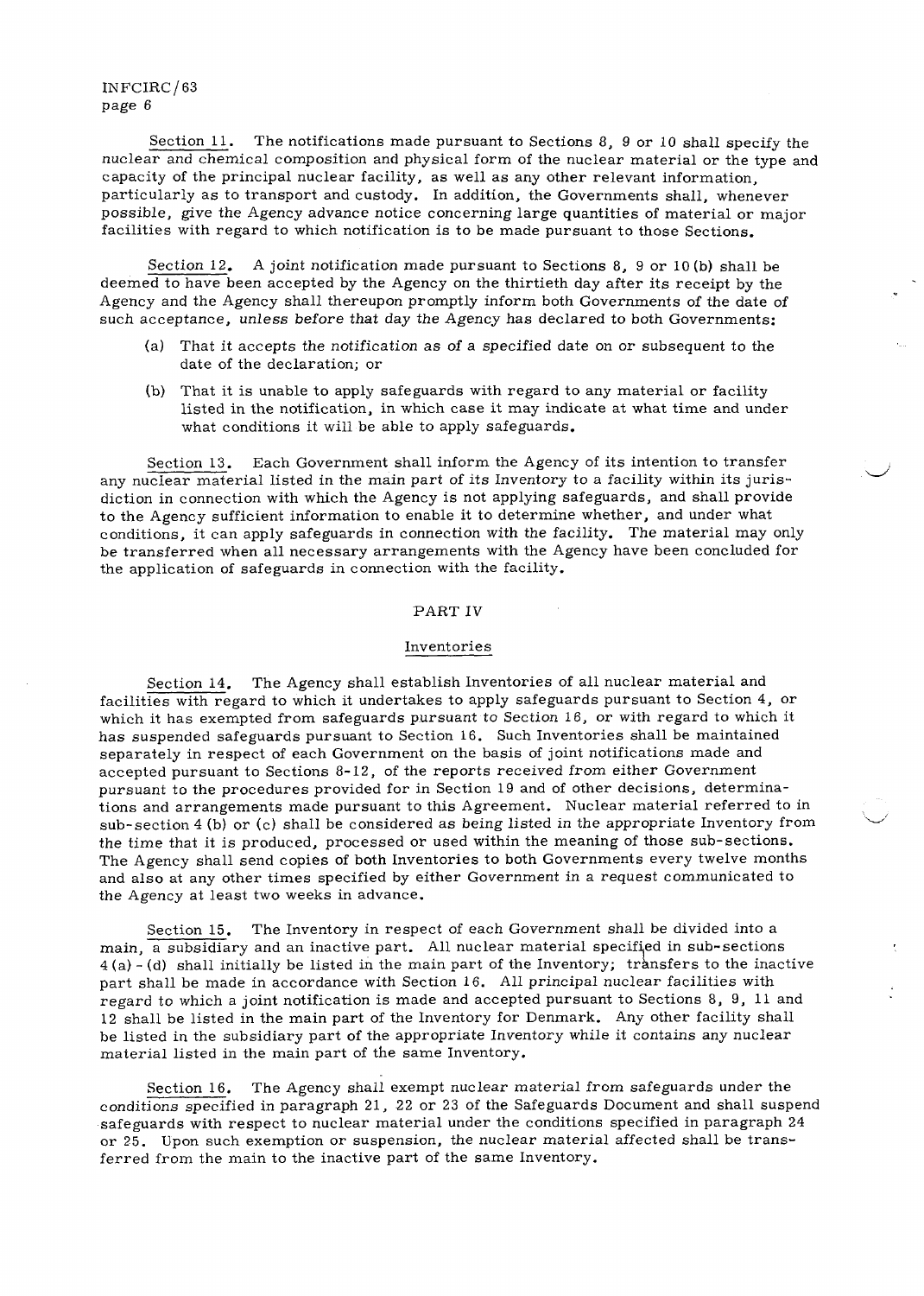Section 17. The Agency shall terminate safeguards with respect to nuclear material under the conditions specified in paragraph 26 of the Safeguards Document and may make arrangements with Denmark or the United Kingdom, as the case may be, to terminate safeguards pursuant to paragraph 27. Upon such termination the nuclear material affected shall be removed from the Inventory.

# PART V

#### Safeguards Procedures

Section 18. In applying safeguards, the Agency shall observe the principles set forth in paragraphs 9-14 of the Safeguards Document.

Section 19. The procedures for the application of safeguards by the Agency under this Agreement shall be those set forth in Part III of the Safeguards Document. The Agency shall make arrangements with each Government concerning the detailed implementation of those procedures.

Section 20. In the case of a principal nuclear facility not yet in operation at the time when it first comes under Agency safeguards, the Agency may request the information referred to in paragraph 41 of the Safeguards Document as to when particular stages in the construction of the facility have been or are to be reached. The Agency may also make an initial inspection or inspections in accordance with paragraphs 51 and 52 of the Document of any principal nuclear facility to which its safeguards procedures extend.

Section 21. Nuclear material listed in either Inventory may only be transferred beyond the jurisdiction of the Government concerned in accordance with the provisions of paragraph 28 of the Safeguards Document, provided that in the case of a transfer pursuant to paragraph 28 (d) both Governments concur. Principal nuclear facilities so listed may only be so transferred in accordance with such provisions, mutatis mutandis. Any such material or facility that is transferred in accordance with this Section shall thereupon be removed from the Inventory.

Section 22. If the Board determines that there has been any non-compliance with this Agreement, the Board shall call upon the Government concerned to remedy such noncompliance forthwith, and shall make such reports as it deems appropriate. If the Government fails to take fully corrective action within a reasonable time;

- (a) The Agency shall be relieved of its undertaking to apply safeguards under Section 4 for such time as the Board determines that the Agency cannot effectively apply the safeguards provided for in this Agreement; and
- (b) The Board may take any measures provided for in Article XII. C of the Statute.

The Agency shall promptly notify both Governments in the event of any determination by the Board pursuant to this Section.

#### PART VI

#### Agency Inspectors

Section 23. The provisions of paragraphs 1-10 and 12-14 of the Inspectors Document shall apply to Agency inspectors performing functions pursuant to this Agreement. However, paragraph 4 of the Inspectors Document shall not apply with regard to any facility or to nuclear material to which the Agency has access at all times; the actual procedures for implementing paragraph 50 of the Safeguards Document shall be agreed with the Government concerned in an agreement supplementing this Agreement, before such facility or material is listed in the Inventory.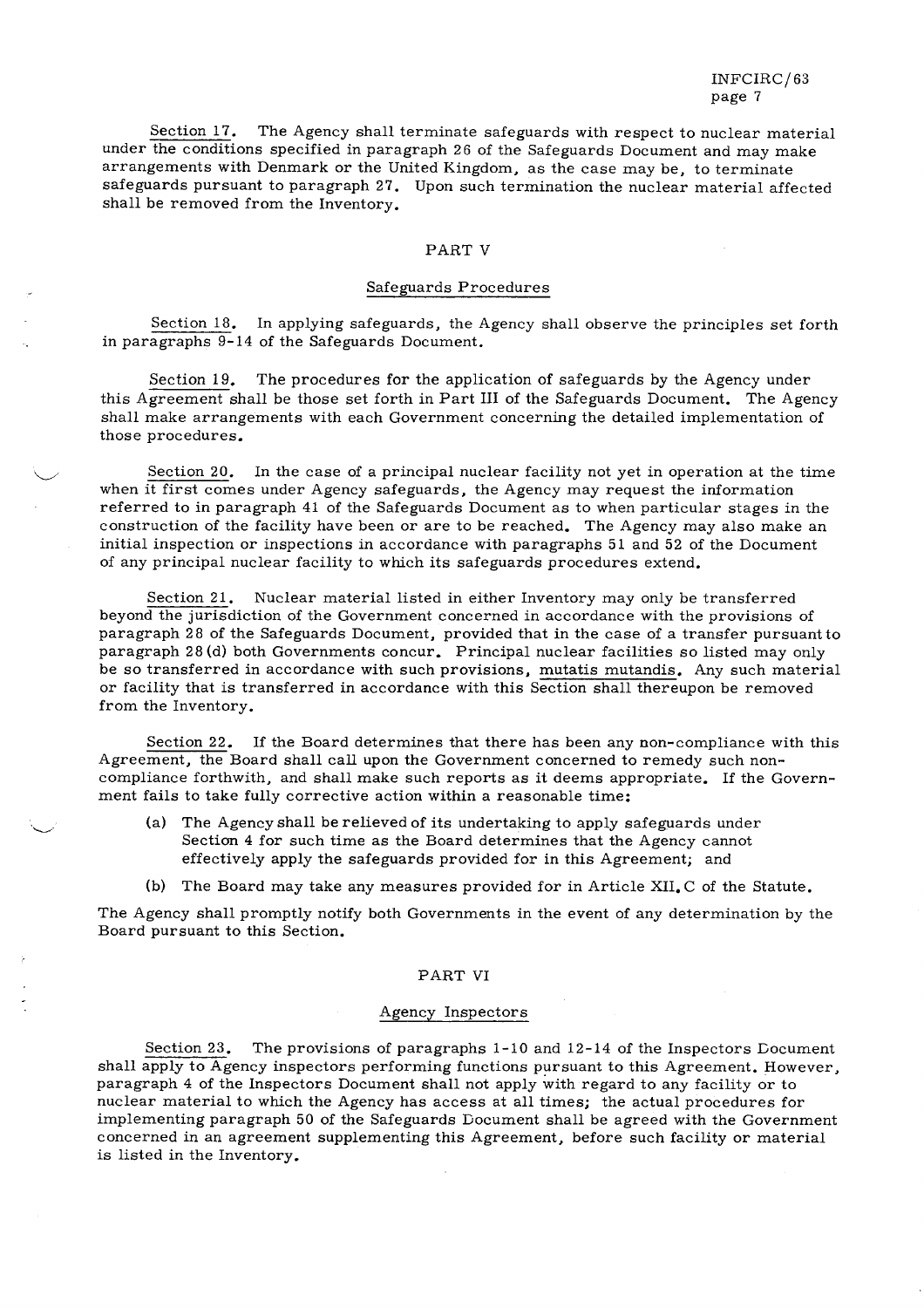Section 24. The relevant provisions of the Agreement on the Privileges and Immunities of the Agency [3 ] shall apply to the Agency, its inspectors and its property used by them in performing their functions pursuant to this Agreement.

# PART VII

#### Financial Provisions

Section 25. Each Party shall bear any expense incurred in the implementation of its responsibilities under this Agreement. The Agency shall reimburse to each Government special expenses, including those referred to in paragraph 6 of the Inspectors Document, incurred by the Government or persons under its jurisdiction at the written request of the Agency, if the Government notified the Agency before the expense was incurred that reimbursement would be required. These provisions shall not prejudice the allocation of expenses which are reasonably attributable to a failure by a Party to comply with this Agreement.

Section 26. Each Government shall ensure that any protection against third party liability, including any insurance or other financial security, in respect of a nuclear incident occurring in a nuclear installation under its jurisdiction shall apply to the Agency and its inspectors when carrying out their functions under this Agreement as that protection applies to nationals of the Government concerned.

# PART VIII

#### Settlement of Disputes

Section 27. Any dispute arising out of the interpretation or application of this Agreement which is not settled by negotiation or as may otherwise be agreed by the Parties concerned shall on the request of any Party be submitted to an arbitral tribunal composed as follows:

- (a) If the dispute involves only two of the Parties to this Agreement, all three Parties agreeing that the third is not concerned, the two Parties involved shall each designate one arbitrator, and the two arbitrators so designated shall elect a third, who shall be the Chairman. If within thirty days of the request for arbitration either Party has not designated an arbitrator, either Party to the dispute may request the President of the International Court of Justice to appoint an arbitrator. The same procedure shall apply if, within thirty days of the designation or appointment of the second arbitrator, the third arbitrator has not been elected.
- (b) If the dispute involves all three Parties to this Agreement, each Party shall designate one arbitrator, and the three arbitrators so designated shall by unanimous decision elect a fourth arbitrator, who shall be the Chairman, and a fifth arbitrator. If within thirty days of the request for arbitration any Party has not designated an arbitrator, any Party may request the President of the International Court of Justice to appoint the necessary number of arbitrators. The same procedure shall apply if, within thirty days of the designation or appointment of the third arbitrator, the Chairman or the fifth arbitrator has not been elected.

A majority of the members of the arbitral tribunal shall constitute a quorum, and all decisions shall be made by majority vote. The arbitral procedure shall be fixed by the tribunal. The decisions of the tribunal, including all rulings concerning its constitution, procedure, jurisdiction and the division of the expenses of arbitration between the Parties, shall be binding on all Parties. The remuneration of the arbitrators shall be determined on the same basis as that of ad hoc judges of the International Court of Justice.

<sup>[3]</sup> Text reproduced in document INFCIRC/9/Rev. 1.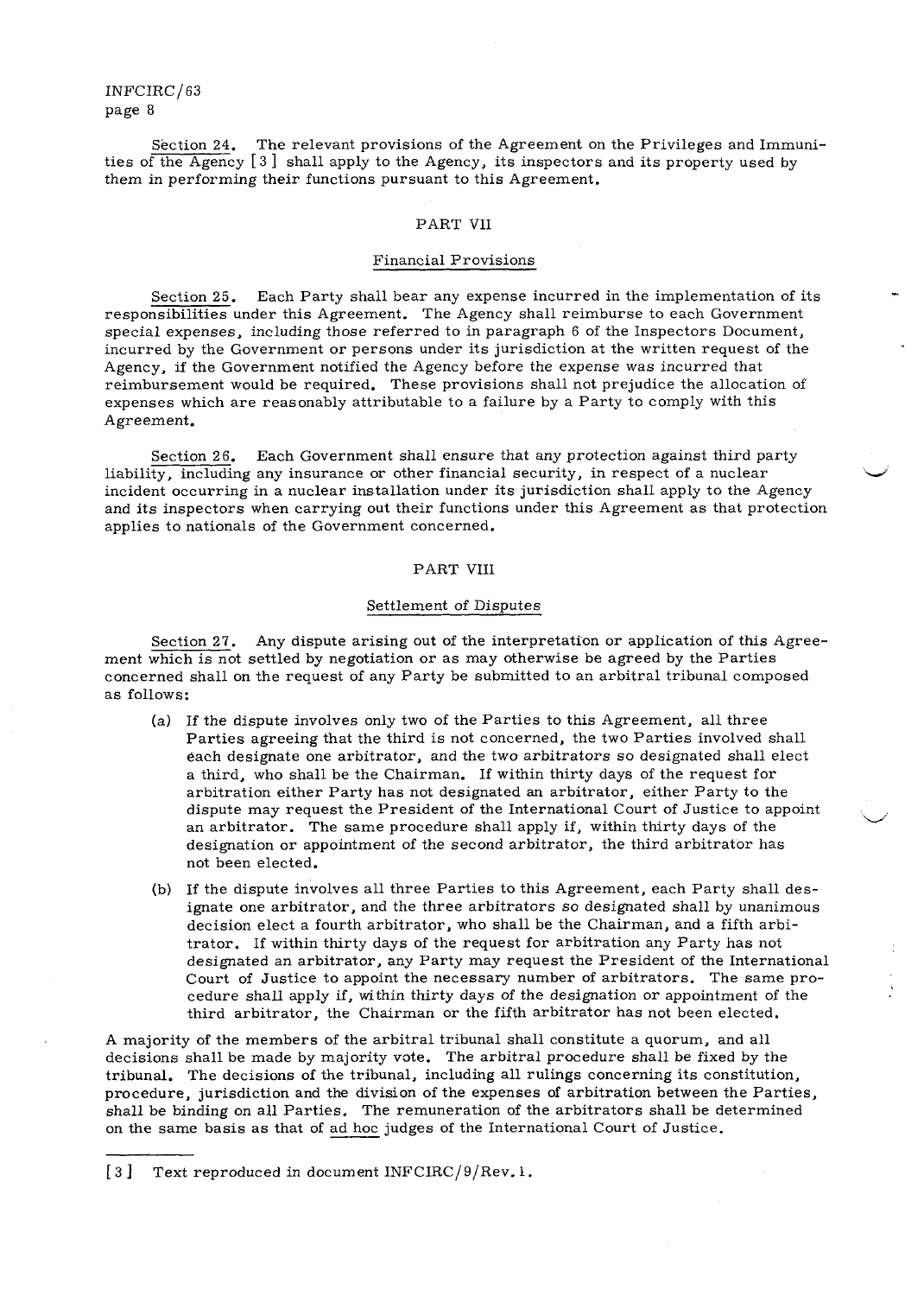Section 28. Decisions of the Board concerning the implementation of this Agreement, except such as relate only to Section 25 or 26, shall, if they so provide, be given effect immediately by the Parties, pending the final settlement of any dispute by consultation, negotiation, arbitration or otherwise.

#### PART IX

#### Interpretation and Amendment

Section 29. This Agreement shall be interpreted in the light of the Agency's safeguards system, as set forth in the Safeguards and Inspectors Documents.

Section 30. The Parties shall, at the request of any one of them, consult about amending this Agreement. If the Board decides to make any change in the Safeguards Document, this Agreement shall be amended, at the request of the Governments, to take account of such change. If the Board decides to make any change in the Inspectors Document, this Agreement shall be amended, at the request of the Governments, to take account of such change with regard to inspections to be carried out within the jurisdiction of either Government.

# PART X

#### Entry into Force and Duration

Section 31. This Agreement shall enter into force upon signature on behalf of the Agency, Denmark and the United Kingdom.

Section 32. This Agreement shall remain in force until the day on which the period expires for which the Co-operation Arrangement was concluded or extended. It may be prolonged for further periods as agreed by all Parties and may be terminated sooner by any Party upon six months' notice to the other Parties or as may otherwise be agreed. However, this Agreement shall in any case remain in force with regard to any nuclear material referred to in sub-section 4 (b) or (c) or nuclear material substituted therefor, until the Agency has notified both Governments that it has terminated safeguards on such material in accordance with Section 17.